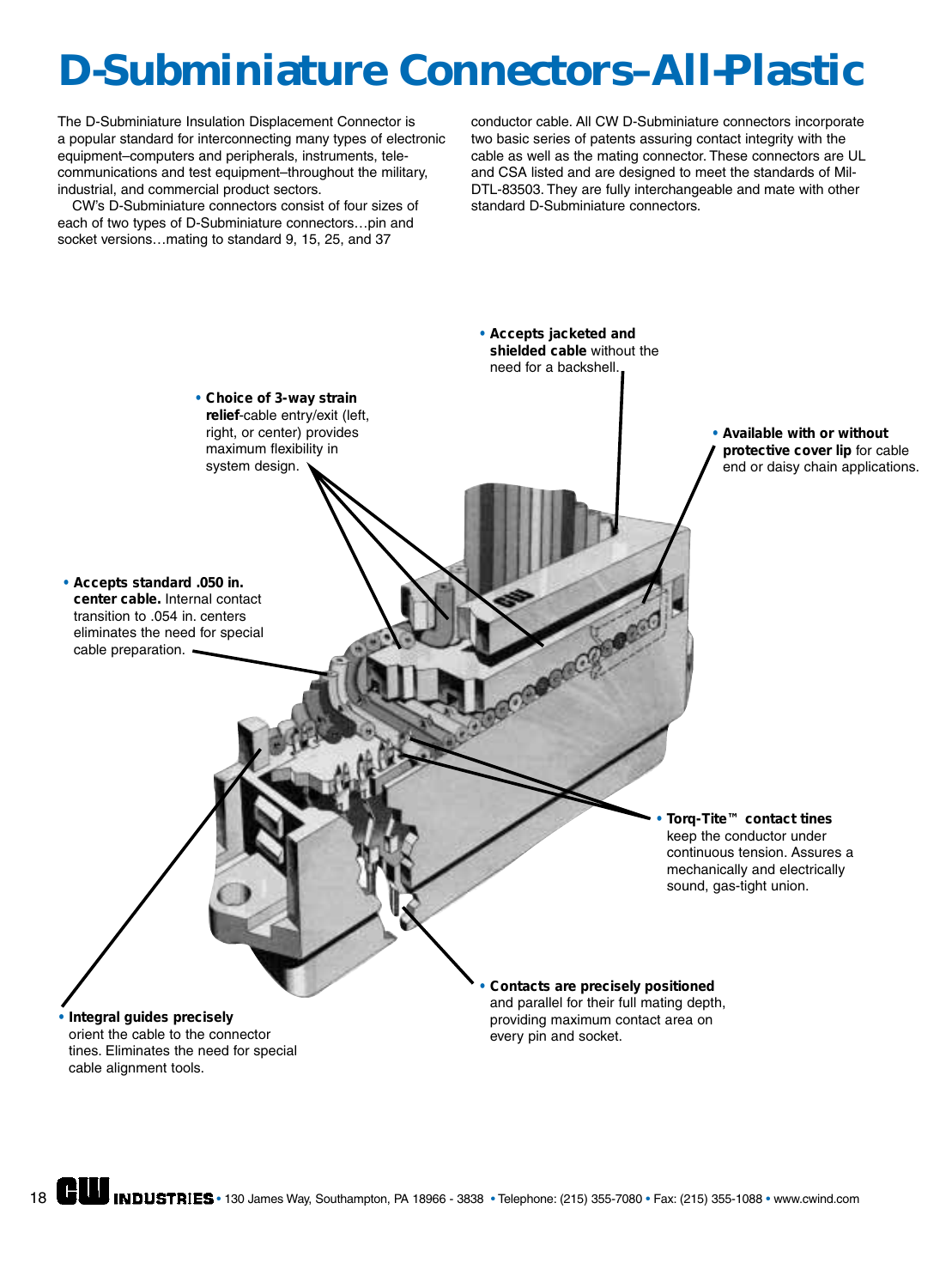#### **Contact**



#### **D-Subminiatur e Featur es**

- 9-, 15-, 25-, 37- pin or socket versions available
- Interchangeable and mateable with other D's
- UL, CSA listed
- Patented 0.050/0.054 in. (1.27/1.38mm) cable/connector transition
- Fully mating, precisely positioned contacts
- Patented off-set contact tines assure gas-tight connection
- Rugged, lightweight UL 94 V-O thermoplastic construction
- No exposed metal
- Positive polarization via D-shaped contact shroud
- All contacts numbered
- Accepts 28 AWG solid or stranded and 30 AWG solid conductors in both shielded and unshielded flat cables
- Positive, fast termination. No special assembly tooling required
- Simple, non-destructive removal of covers
- Three strain relief options available
- Easily daisy chained
- Hardware for a variety of mounting methods available
- Jackscrew design (CWN-HK-01) accepts a standard miniature banana plug for grounding
- Manufactured under U.S. patent 3,990,767.

#### **Patented Contact Transition**

socket contact

The CW contact transition is unique in that all contacts are precisely positioned to provide full contact with their mating member at every pin and socket. CW's internal transition from .050 in. to .054 in. centers eliminates the need for special cables or special cable preparation. It also eliminates the possibility of pin misalignment, and excessive insertion/withdrawal forces, providing maximum contact integrity, minimum contact resistance, and long term reliability.

#### **Three-way Strain Relief**

CW's exclusive design allows for three-way strain relief. This feature offers you a choice of three cable entry/exit options providing maximum flexibility and system design.

#### **Assembly That's a Snap**

CW supplies a cover factory preassembled to the base, with the cover in a detented "up" position to allow sufficient space to insert the cable. There is no need for special cable alignment tooling. Built-in guides in both the cover and base orient the cable conductors to the connector contacts.

#### **Removable Cover**

CW insulation displacement D-Subminiature connectors permit simple, non-destructive removal of the cover for maintenance and connector reuse–the open end of a paper clip and a special groove in the mounting flange (standard on all CW D's) is all that is required to remove the cover.





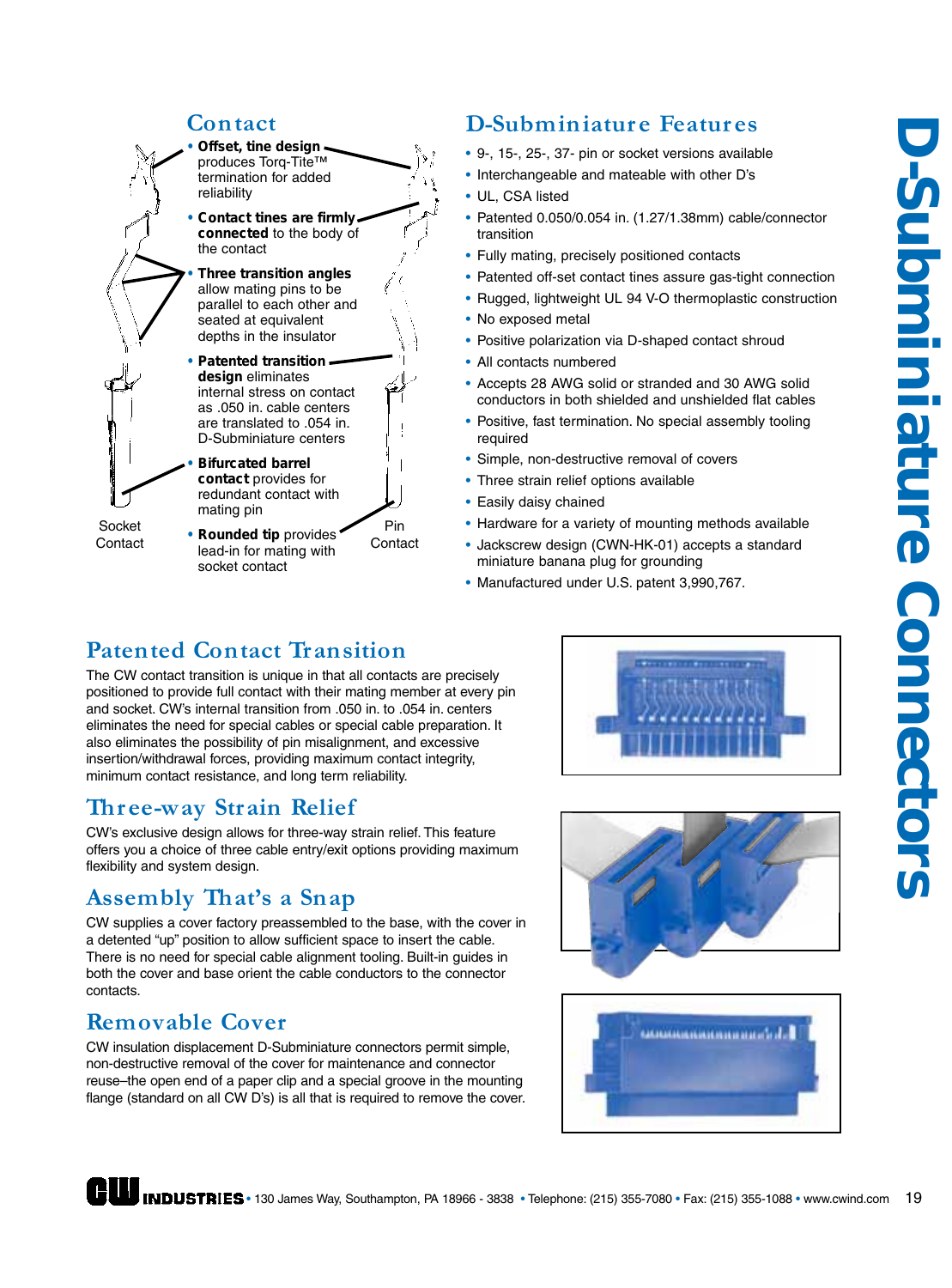# **D-Subminiature–All-Plastic**